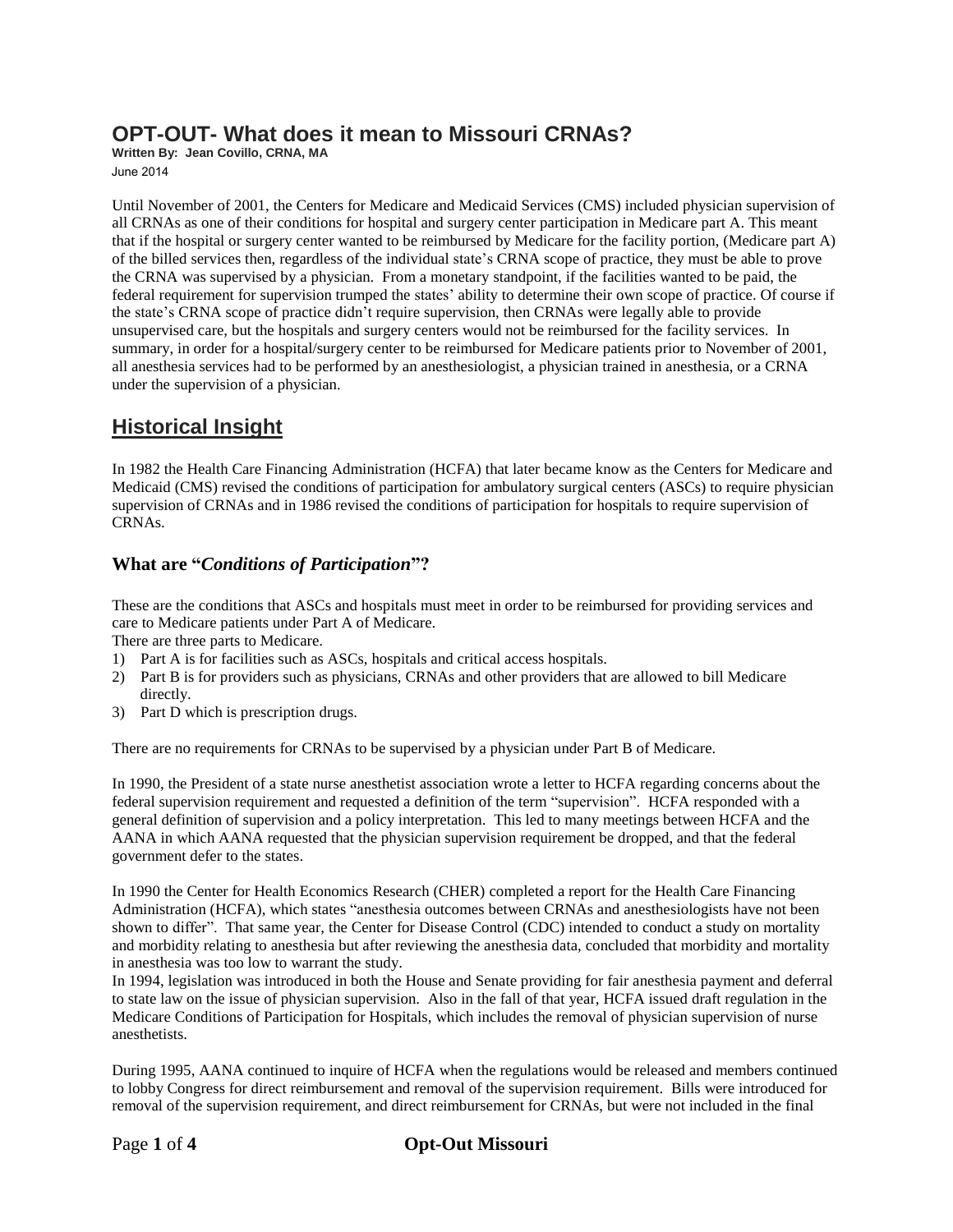Medicare package. In 1995, direct reimbursement was passed to become effective in 1998, but the supervision issue remained unresolved.

In December 1997, HCFA issued a proposed rule deferring to the states on the supervision issue. A comment period was held, and AANA members continued to lobby Congress during the Mid-Year Assemblies. Because of the lack of statistical evidence suggesting differences between the level of care and patient outcomes, in November 2001, the Centers for Medicare and Medicaid Services (CMS) ruled to lift the condition of supervision as a requirement for participation as a provider for Medicare part A deferring conditions for participation to actual state law.

On January 18, 2001, two days prior to President Clinton leaving office, HCFA and HHS published the rule to "defer to the states" in the Federal Register. The rule was scheduled to become effective March 18, 2001.

Prior to the above ruling, hospitals and surgery centers had to comply with federal requirements for CRNA supervision; but post ruling, if states didn't require physician supervision of CRNAs, facilities in these states would still be considered participating Medicare providers without supervision of CRNAs. Unfortunately the rule never became effective. Due to challenges set forth by the lobbyists representing the American Society of Anesthesiologists (ASA), On March 18, 2001, President Bush froze the rule for 60 days pending further review. On May 18, 2001, the Bush Administration enacted a regulatory freeze to the final rule for 180 days. Subsequently, the ruling was modified to: CRNA supervision is required in order to be eligible as a participating provider, but states are allowed to "opt out" or exempt themselves from the requirement through a court petition issued by the governor of the state. This new rule would leave the conditions for supervision of CRNAs by a physician intact unless the state governors requested a waiver, (opt out) from the Secretary of HHS. There was a 60-day comment period and this final rule became truly final on November 13, 2001.

## **OPT-OUT Essentials for Each State**

For a state to opt out of the federal requirement for supervision of CRNAs, the state's governor must send a letter to the Secretary of HHS requesting that the state opt out of the supervision requirement. The letter must attest:

- 1. The state's governor has consulted with the state boards of medicine and nursing about issues related to the access to and the quality of anesthesia services in the state; and,
- 2. That it is in the best interest of the state's citizens to opt-out of the current federal physician requirement; and,
- 3. That the opt-out is consistent with state law.

The consultation with the boards of medicine and nursing is not defined by CMS and gives the governor flexibility and the boards do not have to submit comments. CMS believes that the governors are best suited to make the determination for an opt-out. Governors can at any time request that a previous opt-out be withdrawn as well. This happened in Montana where the governor later after a period of time, decided to continue the opt-out.

When a state has opted out of the federal requirement, it does not necessarily change the practice of CRNAs in the state. The facilities may still require physician supervision of the CRNAs in the bylaws of the facility. The opt- out would not permit a CRNA to practice outside the scope authority granted by state law.

A state opt-out takes a great deal of planning and each state needs to prepare for the battles to follow. It should be noted that lawsuits are most likely going to be filed, and legislation be introduced for strict supervision. Having a relationship with the Governor's office is essential to the opt-out process.

### **Reimbursement Issue - Not legal Scope of Practice Issue**

There are those that would have facilities and other providers to believe that the requirement for physician supervision is a legal scope of practice requirement. *It is not a legal scope of practice requirement*; it is a condition for participation that (if met by the facility) will result in reimbursement by Medicare for the services given to Medicare patients. To clearly summarize this point, a CRNA licensed in a state in which the scope of practice allows unsupervised care may provide this care legally to any patient regardless of type of insurance as long as the facility bylaws allow it. If the state has not opted out, then any services provided to Medicare patients by the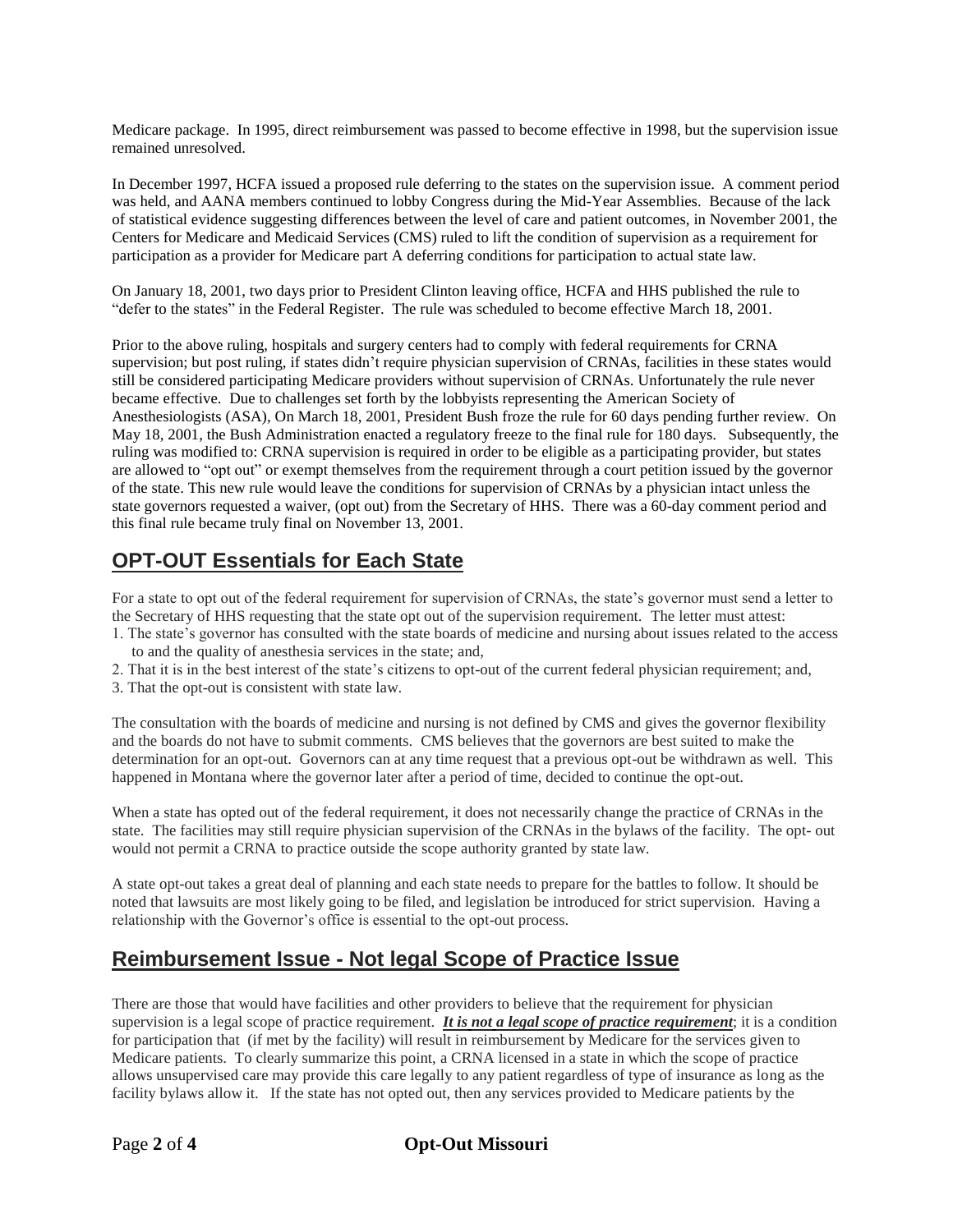facility won't be reimbursed to the facility, however services provided by the CRNA will be reimbursed to the CRNA under Medicare part B.

At the present time, 17 states have opted out of the supervision requirement. [1, 2, 3] Some of the states have been faced with lawsuits being filed to reverse the opt-out but the outcomes have been positive. In addition there are 40 states that do not require CRNAs be "supervised" by a physician and 32 states do not have a physician supervision or direction requirement. The following are the 17 states that have opted out to date:

| <b>Iowa 2001</b>      |                                                                                                                                                                                                                                                                                                                                                                                          |
|-----------------------|------------------------------------------------------------------------------------------------------------------------------------------------------------------------------------------------------------------------------------------------------------------------------------------------------------------------------------------------------------------------------------------|
| Nebraska 2002         |                                                                                                                                                                                                                                                                                                                                                                                          |
| Idaho 2002            |                                                                                                                                                                                                                                                                                                                                                                                          |
| Minnesota 2002        |                                                                                                                                                                                                                                                                                                                                                                                          |
| New Hampshire 2002    |                                                                                                                                                                                                                                                                                                                                                                                          |
| New Mexico 2002       |                                                                                                                                                                                                                                                                                                                                                                                          |
| Kansas 2003           |                                                                                                                                                                                                                                                                                                                                                                                          |
| North Dakota 2003     |                                                                                                                                                                                                                                                                                                                                                                                          |
| Washington 2003       |                                                                                                                                                                                                                                                                                                                                                                                          |
| Alaska 2003           |                                                                                                                                                                                                                                                                                                                                                                                          |
| Oregon 2003           |                                                                                                                                                                                                                                                                                                                                                                                          |
| <b>Montana 2004 -</b> | (Gov. Judy Martz opted-out; Gov. Brian Schweitzer reversed the opt-out in May<br>2005, without citing any evidence to justify the decision. Subsequently, after the<br>governor and his staff became more familiar with the reasons justifying the<br>January 2004 opt-out, Gov. Schweitzer restored the opt-out in June 2005.<br>Montana's opt-out, therefore, is currently in effect.) |
| S. Dakota 2005        |                                                                                                                                                                                                                                                                                                                                                                                          |
| Wisconsin 2005        |                                                                                                                                                                                                                                                                                                                                                                                          |
| California 2009       |                                                                                                                                                                                                                                                                                                                                                                                          |
|                       | Colorado 2010- (September 2010) (For Critical Access Hospitals (CAHs) and specified rural hospitals)                                                                                                                                                                                                                                                                                     |
| Kentucky 2012         |                                                                                                                                                                                                                                                                                                                                                                                          |

### **Study of Anesthesia Outcomes**

In its November 13, 2001 rule comments, CMS says that the Agency for Healthcare Research and Quality (AHRQ) will "conduct a study of anesthesia outcomes in those States that choose to opt-out of the CRNA supervision requirement compared to those States that have not." CMS will not pursue a voluntary registry that assesses outcomes of care. To date, and to our knowledge, AHRQ has not initiated the study.

A well-known study, [8] was performed by Brian Dulisse, a health economist at the Research Triangle Institute, in Waltham, Massachusetts and Jerry Cromwell, a senior fellow in health economics at the Research Triangle Institute. In this study Medicare data from 1999-2005 was analyzed. This analysis found no evidence that opting out of the oversight requirement resulted in increased inpatient deaths or complications. Based on these findings, they recommend that CMS allow certified registered nurse anesthetists in every state to work without the supervision of a surgeon or anesthesiologist.

The analysis of seven years of Medicare inpatient anesthesia claims suggests that the change in CMS policy allowing states to opt out of the physician supervision requirement for certified registered nurse anesthetist reimbursement was not associated with increased risks to patients. In particular, the absolute increase in the provision of anesthesia by unsupervised nurse anesthetists in opt-out states was virtually identical to the increase in non-opt-out states, and the proportional increase was smaller in opt-out states.

This lends no support to the belief that a meaningful shift in provider shares occurred as a consequence of the policy change. Similarly, the analysis found no evidence to suggest that there is an increase in patient risk associated with anesthesia provided by unsupervised certified registered nurse anesthetists.